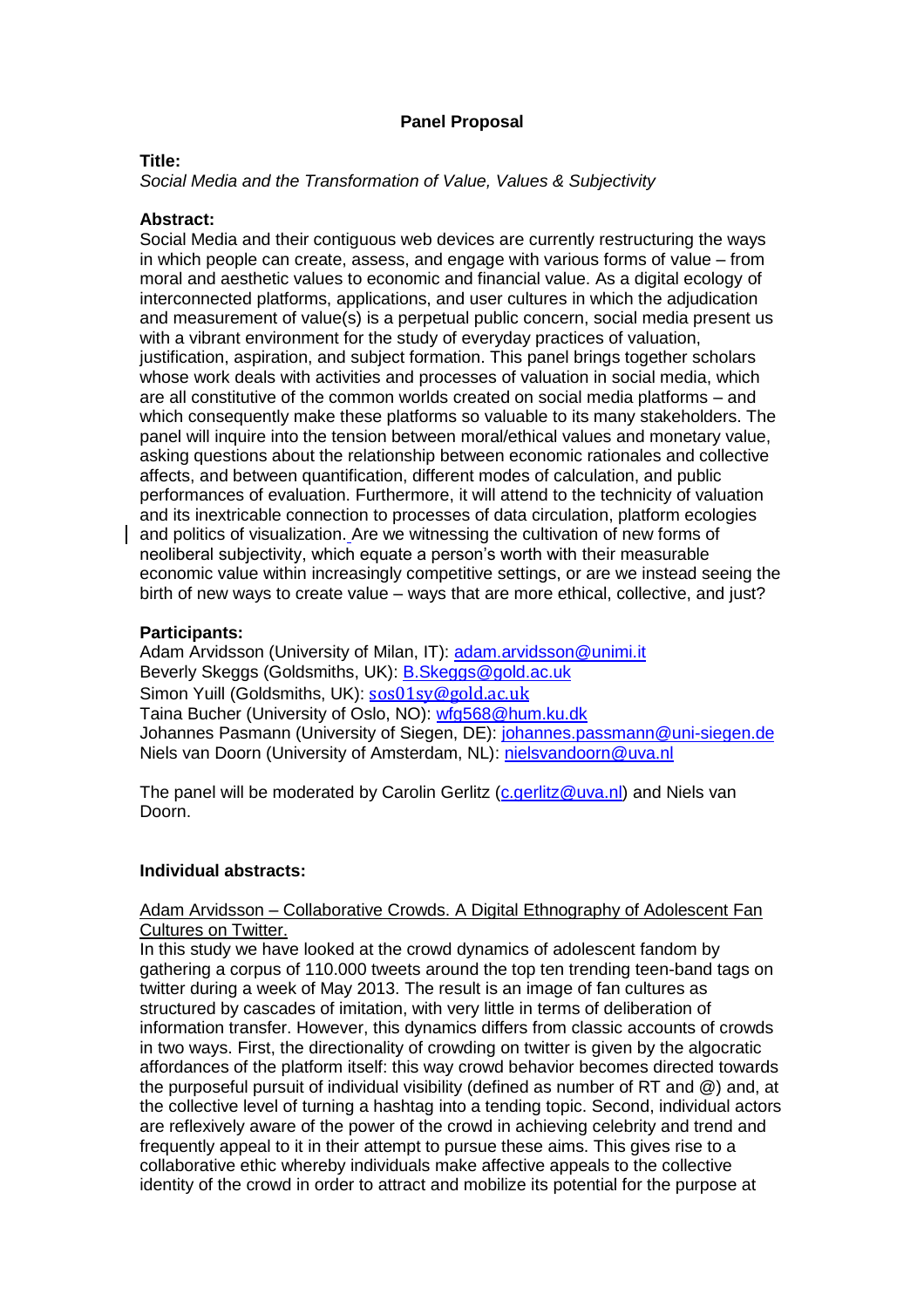hand. Looking at fan-culture on twitter form the point of view of crowd dynamics provides new insights on the nature of value and value creation on social media platforms.

#### Beverly Skeggs and Simon Yuill– A Sociology of Value and Values

We will draw on findings from an ESRC research project on 'A Sociology of Values and Value' which explores the relationship between values and value on Facebook. We ask if FB has had any impact on the re-organisation of relational values (friendship, attention, care) and a person's value through its technical structuring for extracting monetary value. Our previous research demonstrated how the public performance of one's value (incited on TV) was central to how we learn to recognize the legitimate and proper subject, with significant implications for the institutions of law, welfare and education. Is digital media generating similar incitements and what are the implications?

Taina Bucher – Putting protocols to work: On the politics of the Twitter APIs Starting from the premise that application programming interfaces constitute a technology of government, this paper seeks to open up a line of inquiry into the specificity of APIs as protocological objects, asking not so much what APIs are, but of what they do. Exploring the particular case of the Twitter APIs, and drawing on interviews with Twitter third-party developers, this paper examines the power relations imbued in APIs and the kinds of practices that APIs allow for, and constrain. Whilst often portrayed as being representative of a broader 'turn towards openness', the empirical findings suggest that APIs are highly controlled gateways to data, strategically implemented to channel practices of creative coding and processes of subjectivation.

#### Johannes Passmann – Playing with value(s). Retweet and fav in the German *Favstar Sphere*

On German-speaking Twitter, largely two groups can be differentiated among different usage practices for the same button: Whereas one group rather uses the favorite-button as a bookmark to save tweets they want to come back to later, the other one made a kind of competition out of gathering as much favs as possible and comparing this over the third party platform favstar.fm. The talk tries to trace, how this attribution of value to this platform activity came about. The company Twitter presents it as a bottom-up development of alternative usage practices. Drawing on an online and offline participant observation of the group which developed around the valued fav-button, I will discuss in how far third party platforms such as Favstar and Software updates by the platform Twitter have to be considered the most important driver of this collective value attribution.

# Niels van Doorn – The Neoliberal Subject of Value: Measuring Human Capital in Information Economies

In this paper, I explore the affective ambiguities of what Tiziana Terranova (2000) has termed "free labor", or the "voluntarily given and unwaged, enjoyed and exploited" activities that generate the digital data, content, and networks central to informational capitalism. If, as Terranova argued, free labor is characterized by exhaustion – due to the lack of means by which this labor can sustain itself – why are millions of people still sustaining a commitment to these pervasive modes of unremunerated work? To formulate an answer to this question I turn to the neoliberal theory of human capital, which effectively eviscerates the concept of labor by positing an entrepreneurial subject for whom work is a form of rational economic conduct. I subsequently discuss a case study of Klout, a digital device that scores and ranks users according to their perceived 'influence', which has become an important – if contentious – measure of human capital in information economies.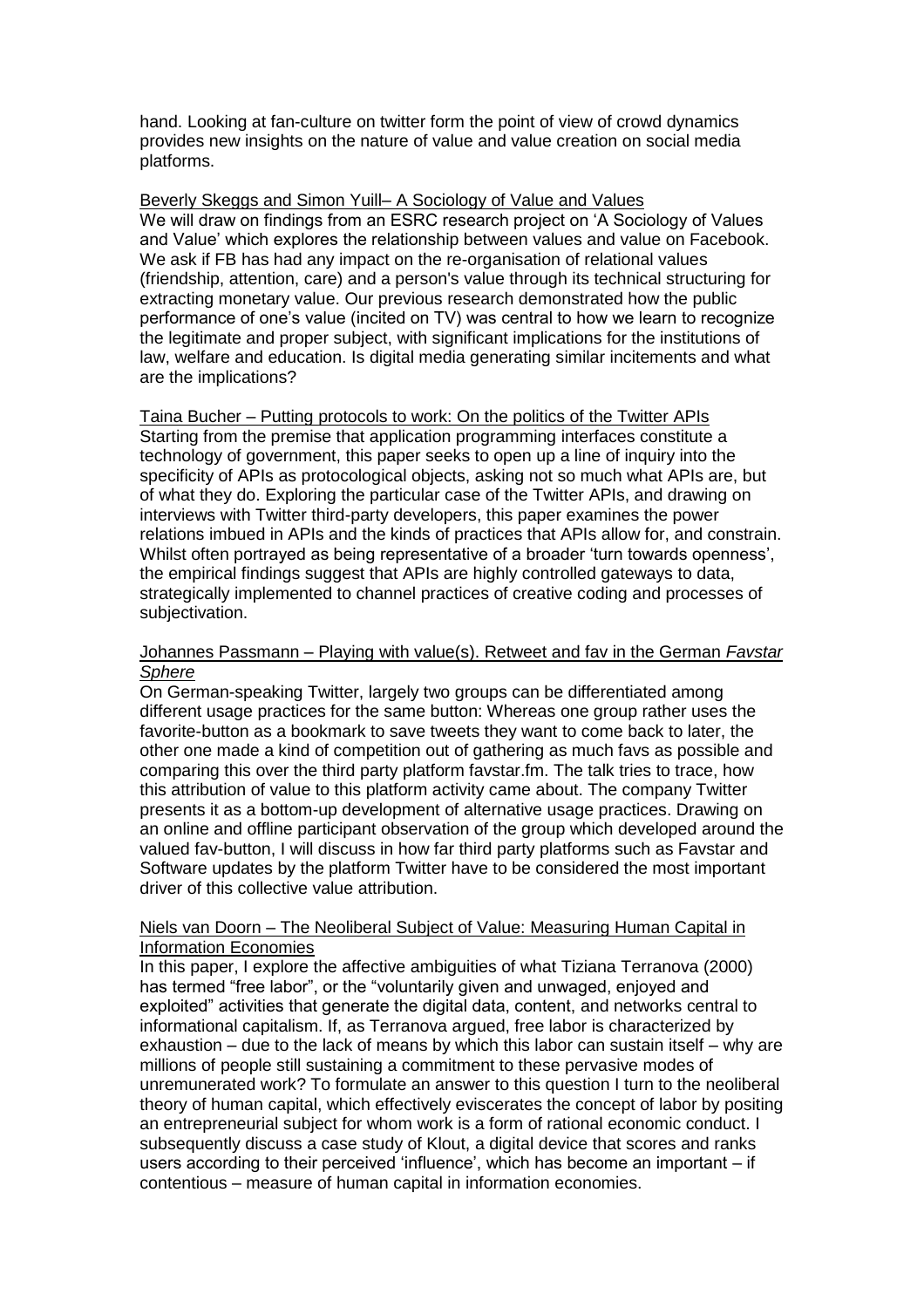## **Participant Bios:**

**Adam Arvidsson** teaches sociology at the University of Milano and directs the Center for Digital Ethnography in Milano [\(www.etnografiadigitale.it\)](http://www.etnografiadigitale.it/). Adam's research interests include the economic sociology of the information society, creative processes and new forms of innovation and digital methods for social research. He is author of Brands. Meaning and Value in Media Culture (London; Routledge 2006) and, more recently, co-author (with Nicolai Peitersen) of *The Ethical Economy. Rebuilding Value after the Crisis*, Columbia University Press, 2013.

**Beverley Skeggs** works in the department of Sociology at Goldsmiths, University of London. Her main publications include *The Media* (1992), *Feminist Cultural Theory* (1995), *Formations of Class and Gender* (1997), *Transformations: Thinking Through Feminism* (2000); *Class, Self, Culture* (2004), *Sexuality and the Politics of Violence and Safety* (2004) (with Les Moran, Paul Tyrer and Karen Corteen), *Feminism After Bourdieu* (2004 with Lisa Adkins), *Reality TV and Class* (2011) and *Reacting to Reality Television: Audience, Performance, Value* (2012) (both with Helen Wood). She is the co-editor of *The Sociological Review*. She is currently an ESRC Professorial fellow on a project on 'A Sociology of Value and Value'.

**Simon Yuill** is an artist, writer and programmer based in Glasgow. His work includes the use of interview and research processes, film, publishing, and custom software systems. He was the inaugural winner of the Vilém Flusser Theory Award (Berlin, 2008), has been a Research Resident at the Piet Zwart Institute (Rotterdam, 2005), an Honorary Visiting Research Fellow with the Institute for Advanced Studies at the University of Warwick (2013) and with the Digital Culture Unit at the Centre for Cultural Studies, Goldsmiths (London, 2011-2014). He is currently a Postdoctoral Researcher with the Department of Sociology, Goldsmiths.

**Taina Bucher** is an Assistant Professor at the Center for Communication and Computing, University of Copenhagen. Her current research interests include: Twitter bots, computational journalism, and the power of algorithms in social media.

**Johannes Passmann** is a Post-Doc researcher at the DFG-Graduiertenkolleg *Locating Media,*University of Siegen, Germany (post graduate program of the German research foundation). Prior to that, he has been working as a lecturer for Software Studies and Network Politics in the MA *New Media and Digital Culture* at Utrecht University. His PhD-dissertation is a media ethnography, that adresses the relationship between platforms and practices of Twitters *Favstar sphere* in Germany—a group of amateurs, that has developed specific practices rendering them the most influential nonprofessional Twitter users in Germany. His latest publication: "From Mind to Document and Back Again. Zur Reflexivität von Social-Media-Daten". In: Reichert, Ramón (ed.): *Big Data. Analysen zum digitalen Wandel von Wissen, Macht und Ökonomie*.

**Niels van Doorn** is Assistant Professor in New Media and Digital Culture at the University of Amsterdam. He received his doctorate from the same university in 2010, after which he spent two years at Johns Hopkins University as a postdoctoral